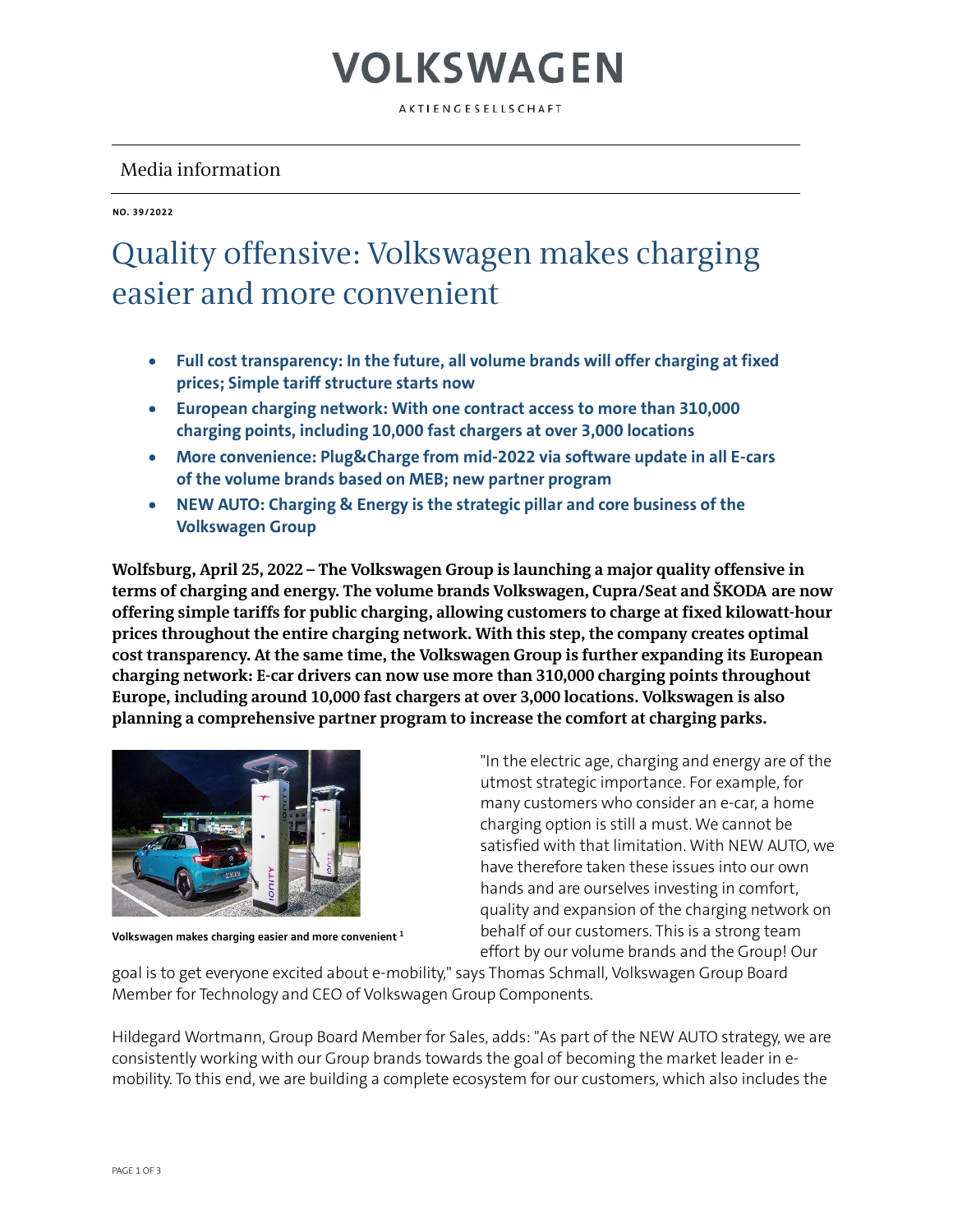## **VOLKSWAGEN**

AKTIENGESELLSCHAFT

 $\mathcal{L}_\mathcal{L} = \{ \mathcal{L}_\mathcal{L} = \{ \mathcal{L}_\mathcal{L} = \{ \mathcal{L}_\mathcal{L} = \{ \mathcal{L}_\mathcal{L} = \{ \mathcal{L}_\mathcal{L} = \{ \mathcal{L}_\mathcal{L} = \{ \mathcal{L}_\mathcal{L} = \{ \mathcal{L}_\mathcal{L} = \{ \mathcal{L}_\mathcal{L} = \{ \mathcal{L}_\mathcal{L} = \{ \mathcal{L}_\mathcal{L} = \{ \mathcal{L}_\mathcal{L} = \{ \mathcal{L}_\mathcal{L} = \{ \mathcal{L}_\mathcal{$ 

key topic of charging. We want to offer them a fully integrated, comfortable and all-round positive charging experience that they won't find anywhere else."

In the future, customers will have the choice between three basic tariffs, each with fixed prices per kilowatt hour charged. The new tariffs apply to customers of We Charge (Volkswagen), Powerpass (ŠKODA), Easy Charging (SEAT/CUPRA) and Elli and offer top conditions for Ionity fast chargers, among other benefits. Volkswagen is thus following the wishes of our customers who are clearly in favour of transparent fixed prices. Depending on the country, prices can be different, but always follow the same logic.\* Elli, our in-house brand, which is responsible for all activities in the Group around the topic of charging & energy is the backbone of the offer.

#### More convenience through Plug&Charge and "Selected Partner" program

The quality offensive also includes a "Selected Partner" program together with charging park operators. In the future, particularly convenient charging stations will be highlighted in the e-cars navigation system and drivers will be offered the option of choosing to drive there. The quality criteria will include reliability, weather protection and if there is a catering option. This means that customers will be able to target charging stations with a canopy and coffee offering. The program is scheduled to start later this year.

Another component of the quality offensive is the market launch of Plug&Charge. The function will be activated from the middle of the year via a software update in all e-cars of the volume brands based on the MEB architecture. The vehicle identifies itself at the corresponding charging stations using the ISO 15118 standard and automatically starts the charging process. Plug&Charge is supported by IONITY, Aral/bp, E.ON and Iberdrola, among others. Other partners are already preparing to join the offer.

"We want to offer our customers an optimal charging experience and make the e-car an uncompromisingly first-time vehicle choice. For this reason, we are emphatically addressing the issues of price transparency, network expansion and charging comfort. With the "Selected Partner" program, we will offer e-car drivers a quick and clear overview of the best charging options on their route. This will bring a new quality dynamic to the expansion of the charging network," says Elke Temme, CEO Volkswagen Group Charging GmbH (Elli) and Senior Vice President Charging & Energy Volkswagen Group Components.

#### NEW AUTO: Greatest commitment of the automotive industry

With NEW AUTO, the Volkswagen Group has made charging and energy its core business. Like no other car manufacturer, the company is investing in the development of an open fast-charging network worldwide. By 2025, around 45,000 High Power Charging (HPC) points are planned in Europe, China and the USA together with partners. The product range also includes the entire range of charging solutions for private customers and companies – from the company's own wallbox and flexible fast charging station to charging services and innovative, smart green electricity tariffs. In the next step, Volkswagen will anchor the electric car as a mobile power bank in the energy system creating additional added value for e-car customers.